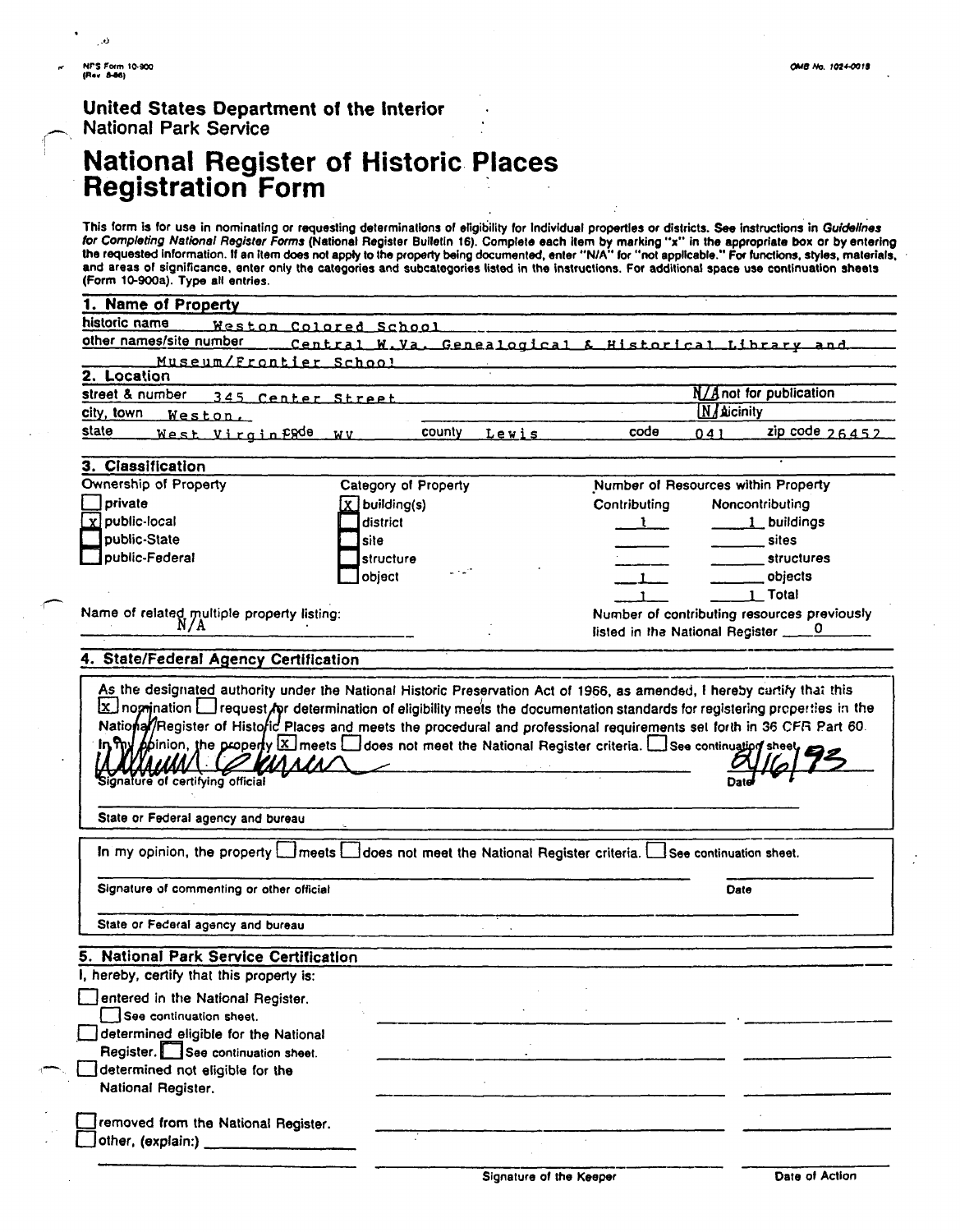| Historic Functions (enter categories from instructions)                     | Current Functions (enter categories from instructions) |  |  |
|-----------------------------------------------------------------------------|--------------------------------------------------------|--|--|
| Education/schoolhouse                                                       | Education/library & museum                             |  |  |
|                                                                             |                                                        |  |  |
| 7. Description                                                              |                                                        |  |  |
| <b>Architectural Classification</b><br>(enter categories from instructions) | Materials (enter categories from instructions)         |  |  |
|                                                                             | foundation stone                                       |  |  |
|                                                                             | walls brick                                            |  |  |
|                                                                             |                                                        |  |  |
|                                                                             | $other$ <sub>___</sub>                                 |  |  |

**Describe present and historic physical appearance.** 

#### **DESCRIPTION**

r-

**The Weston Colored School is a single-story rubbed red brick building located at 345 Center Street, Weston. During the**  one hundred ten years of its existence, the building has **always been used as an educational facility for those considered "different" by the communi ty-at-large. From the r time of its construction in 1882 until desegregation in May 1954, it was used as an educational facility for the community's African-American youth. After a short period as a storage building, it was used as the vocational agriculture classroom for the Lewis County High School, then converted for use as a shop for the mentally retarded students of the school system. Its use today as a genealogical and historical library and museum could be considered by some to be "different."** 

**This one-room schoolhouse was erected on a field-stone foundation. A rather plain building with a gabled slate roof, it had three twelve-pane double-hung windows wi th stone lintels and sills on the south side, and a wooden porch on the front (east). A pointed arched opening in the upper rear end (west), closed with a wooden door, permited access to the attic.** 

**The original building, measuring 15' to the eaves, was 22' x 28'. It was heated with coal stoves and lit by "lamps" until between 1907 and 1912 when gas tor heat and electricity were installed. An outdoor toilet was to the rear (west end) of the building and a hand-dug well on the north side.** 

The basic structure remained relatively unchanged until ca<br>1928 when the front of the building was extended to the east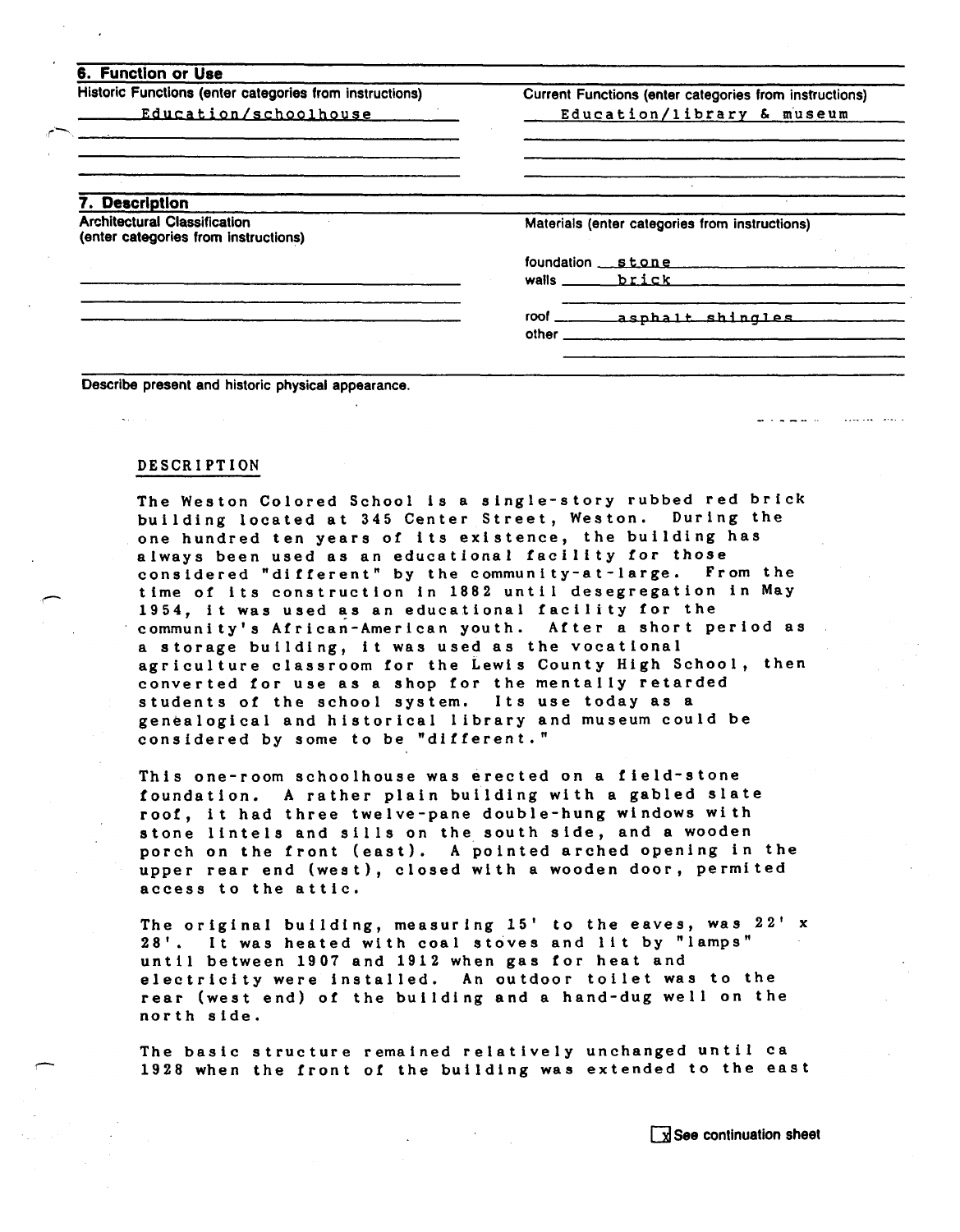# **United States Department of the Interior <br>
National Park Service <b>Construction**

#### **National Register of Historic Places Continuation Sheet**

**Weston Colored School, Lewis Co., W.V.** 

Section number <sup>7</sup> Page <sup>2</sup>

**by 12'6" with the same brick used in the rest of the structure. Two windows, similar to the original ones but 3 1/2" narrower, were incorporated in the north and south sides of the extension.** 

**The facade was changed to include a Miss ion-s tyle parapet curvilinear gable with a cement coping. The corners are in the form of brick pilasters and extend above the coping. A stone tablet .was imbedded in the'upper center facade with "Weston Colored School" in raised re1 ief. An arched recessed entrance completes the front elevation.** 

**Separate outdoor toilets for males and females and a narrow cement walk leading to them were installed to the rear of**  the building. The non-contributing sidewalk is extant.<br>
In the late 1940's a modified hipped-roof structure of<br> **Pressed brick was added to the north side to house resti** 

**pressed brick was added to the north side to house restroom facilities which had previously been of the outdoor variety on the rear of the school lot. This addi tion blends with the rest of the structure. The outdoor toilets were removed**  and a cement block building was erected in their stead to serve as the school kitchen and cafeteria.

**A11 interior and exterior woodwork as well as the nine-paned double-paneled front door are of yellow pop'lsr. The transom above the door has been replaced by a single paned window. Interior walls were plastered and finished**  . **with paper until ca 1920 when they were stuccoed and painted. Interior lighting is supplied by five chain-hung lights dating to the original installation ca 1910; because**  some were missing, globes were recently replaced with others **of the same era.** 

**Due to repeated flooding of the building during high-water times on the nearby West Fork River, the original tongue and groove poplar floor was warped. In 1983-1984 it was shimmed and covered with plywood to make the room useable for a shop for mentally retarded students. Both floors remain and are covered with commercial grade, flame retardant carpet.** 

**During the summer of 1972 the exterior brick was scraped**  $\hat{i}$  **and painted white. Future plans of the present occupants** include pointing of the brick and repainting to prevent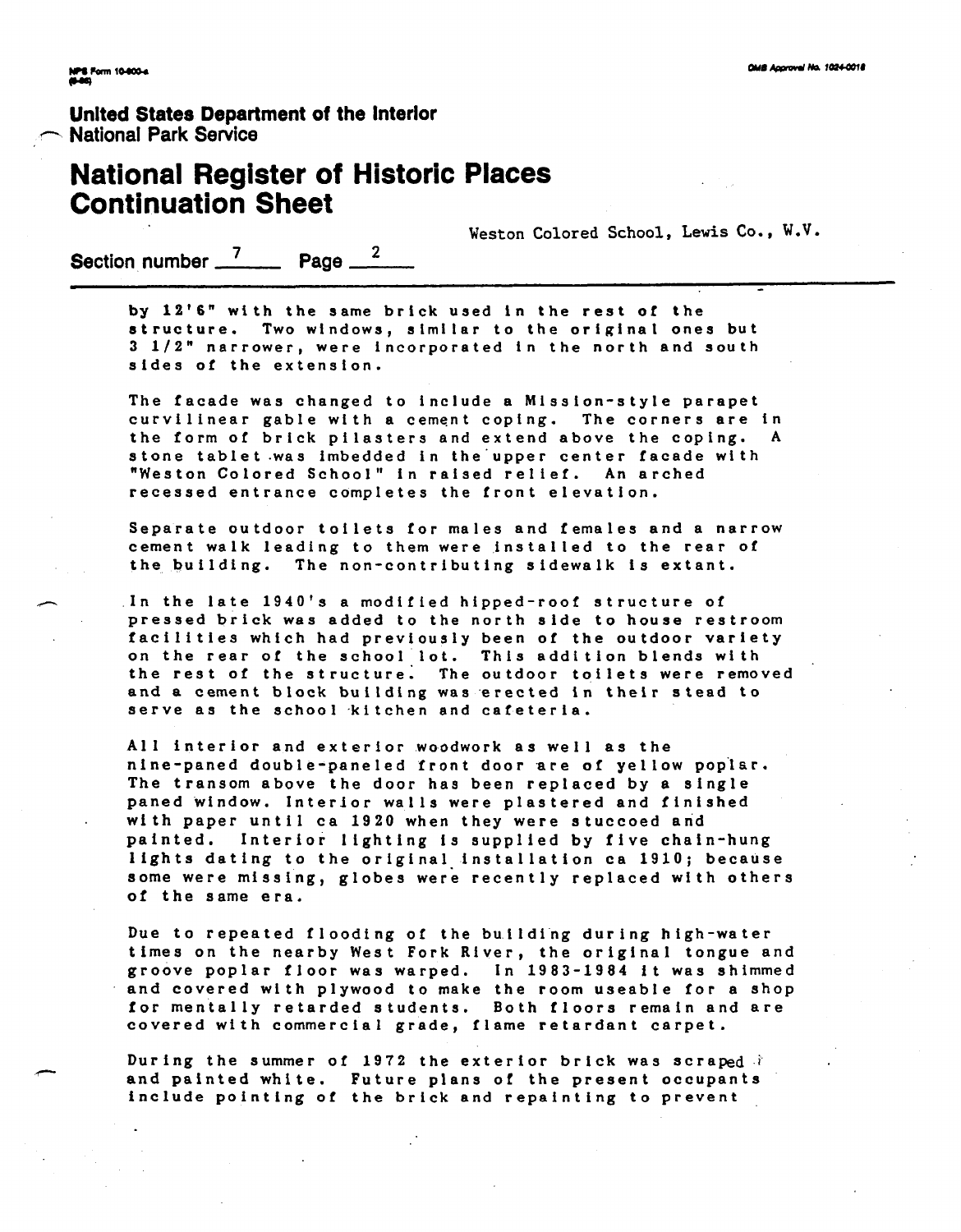**Unlted States Department of the Interlor National Park Service** 

## **National Register of Historic Places Continuation Sheet National Register of Historic Place<br>Continuation Sheet**<br>Section number 7 Page 3

Weston Colored School, Lewis Co., W.V.

further deterioration of the surface. The slate roof was **replaced in 1991 with 20# gray fiberglass shingles; soffits and facias were also replaced.** 

**Across the front of the school property is a contributing wrought-iron fence, installed ca 1890, similar in design to** . **others located in the nearby Weston Downtown Historic District and around the Weston State Hospital, a National Register Landmark.** 

**To the rear of the property is a non-contributing cement block building which was used for a cafeteria during the time the property was used as the "colored school"; it has since been used as a storage building.** 

**The schoolyard was recently landscaped wi th older varieties**  *c* **of flowers and trees in keeping with the period of the building and an apple tree has been planted in nearly the same location where former students recall there was such a tree in earlier days.**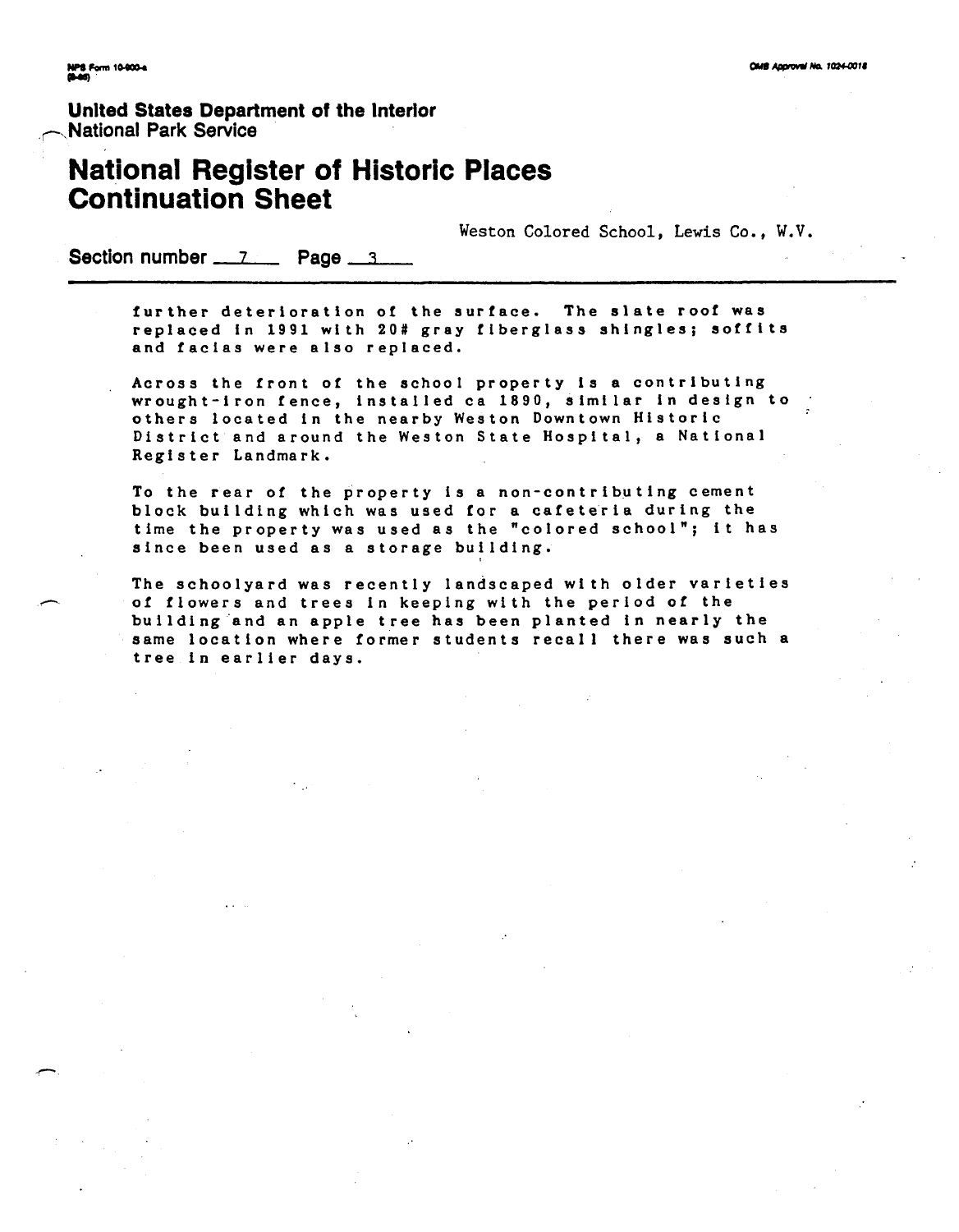| Certifying official has considered the significance of this property in relation to other properties:                                      | nationally           | $\Box$ statewide            | $\mathbb{Z}$ locally                    |                                           |
|--------------------------------------------------------------------------------------------------------------------------------------------|----------------------|-----------------------------|-----------------------------------------|-------------------------------------------|
| Applicable National Register Criteria [x]A B                                                                                               |                      | $[x]$ C $\Box$ D            |                                         |                                           |
| Criteria Considerations (Exceptions)                                                                                                       | I IC.<br>IB.<br>I IA | Г∃Е<br>$\parallel$ ID       | िति G<br>l IF.                          |                                           |
| Areas of Significance (enter categories from instructions)<br>Ethnic Heritage/Black/Education<br>Education/One Room School<br>Architecture |                      |                             | Period of Significance<br>$1882 - 1954$ | <b>Significant Dates</b><br>$_{\rm -N/A}$ |
|                                                                                                                                            |                      | $\frac{\text{N}}{\text{A}}$ | <b>Cultural Affiliation</b>             |                                           |
| <b>Significant Person</b><br>N/A                                                                                                           |                      |                             | Architect/Builder<br>Not Known          |                                           |

State significance of property, and justify criteria, criteria considerations, and areas and periods of significance noted above.

#### STATEMENT OF SIGNIFICANCE

From 1882 through May 1954, thls structure served as the only educational fnclllty for Negro youth in segregated Weston; and, except for a brief period ca 1935-1947 when there was a "colored school" on Butcher's Fork several miles from Weston, it was the only black school in Lewis County for most of seventy-two years. This school, the fourth school built specifically for blacks with public funds in the state, was among the first in West Virginia to close after desegregation was ordered by the United States Supreme Court in the "Brown vs Board of Education" decision of May 17, 1954. The structure, therefore, qualifies under Criterion A for its role in black ethnic heritage; and, since it was the only facility in the town and county for the education of black youth in 1953 and 1954, it achieved significance in those years nnd qualifies under Criterion G.

This one-room brick school for black children, many of whom were the children of former slaves, would have seemed pretentious for its time in a primarily rural area where most children attended school in log or frame structures but for the fact that it was erected in a swampy area that was of ten flooded. In design It resembled one-room schoolhouses throughout the county; however, the 1920's extension to the front of the building with its Mission-style facade enhances the monumental entrance facade and helps make an architecturally impressive statement. The Spanlsh flavor of the facade makes the building signlflcant In Weston, in Lewis County, and in West Virginia where most buildings and homes reflect the Victorian era in which they were built and the Mission style of the 1920's is rare. The "Weston Colored School," therefore, qualifies under Criterion C.

 $\boxed{\chi}$  See continuation sheet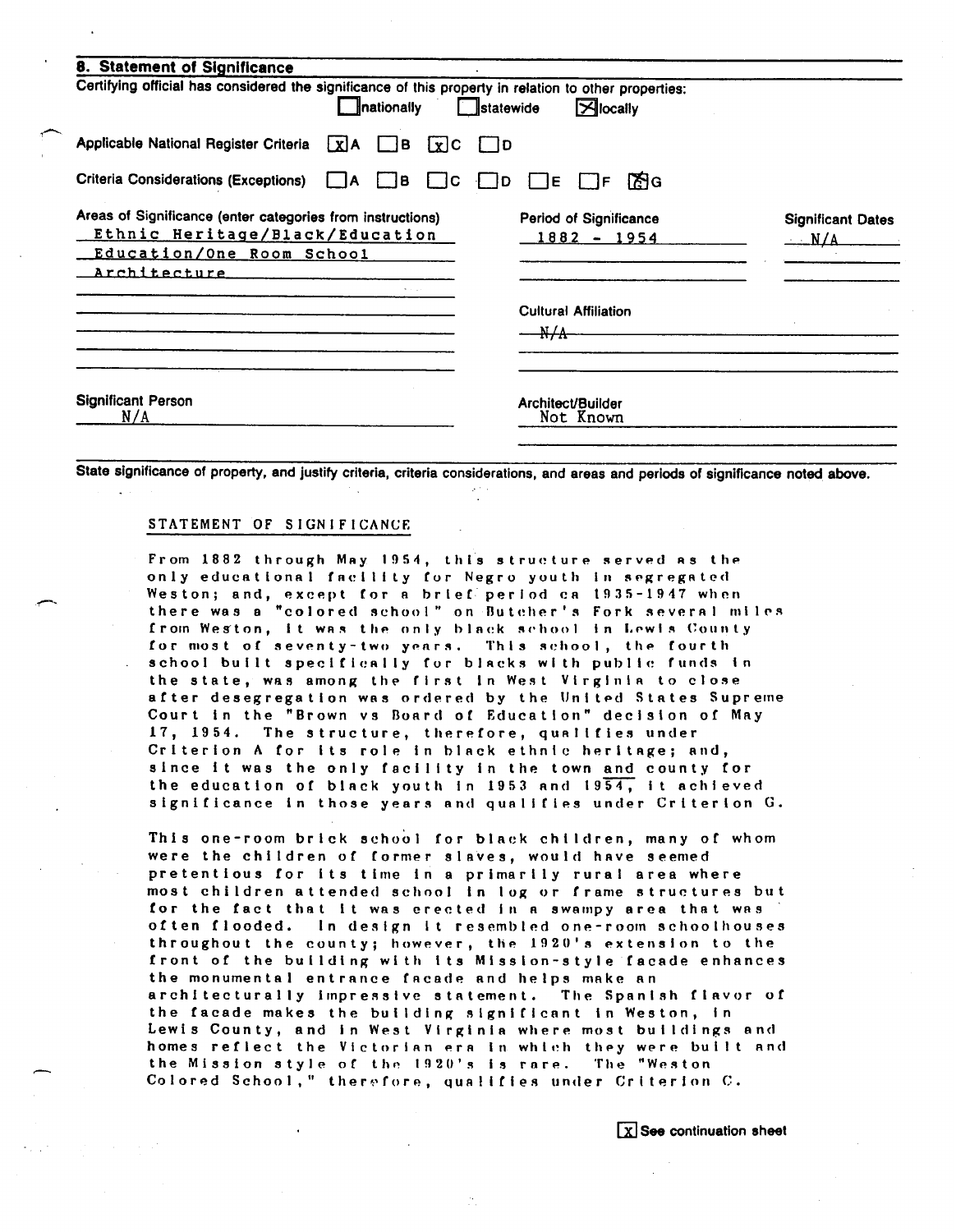**United States Department of the Interior National Park Service** 

#### **National Register of Historic Places Continuation Sheet**

**Weston Colored School, Lewis Co., W.V.** 

**Section number 6 2 Page 2** 

#### **Historical background and significance:**

Prior to the Emancipation Proclamation of 1865, what little education the Negro race received in the South, including now West Virginia, was at the hands of benevolent masters; **and, there is no way to measure the education received in this manner by the blacks of Lewis County (263 slaves and 33 freemen in 1860).** 

**Following the Civil War, the Freedmen's Bureau and the Freedmen's Relief Commission of the North established some schools with volunteer teachers in parts of West Virginia but not in Lewis County.** 

**The first constitution of the State of West Virginia failed to address public education of black youth. It was not until 1866 that a law was passed establishing public schools for Negroes; and, the revised West Virginia Constitution, in 1872, specifically provided that whites and blacks should not be taught in the same school. Thereafter, the whites and blacks sometimes used the same building but not at the same time.**  -.

**However, one requirement of the revised Constitution, twenty-five pupils between the ages of six and twenty-one years, again placed the establishment of a public school out of reach for Negroes in Lewis County where the black population was small and scattered over a large area** - **only 196 in the entire county in 1870.** 

**In the fall of 1869, under the leadership of Benjamin Owen, English immigrant, businessman and founder of the Weston**  Sentinel, a much needed "colored" school was opened for a **few students in an abandoned church building near the extreme head of Main Street, Weston, with Owen as the teacher. Miss Bird Jodon followe'd Owen and taught a few terms between 1874 and 1880. This school eventually received public funding for support.** 

By 1880 the black population of Lewis County reached 383, **with 180 living in the Weston Independent School District. Of these, thirty-six were children of school age. Only sixteen were attending the school at the church; most of the remainder were employed as domestics or laborers.** 

**The number of students required for a black public school**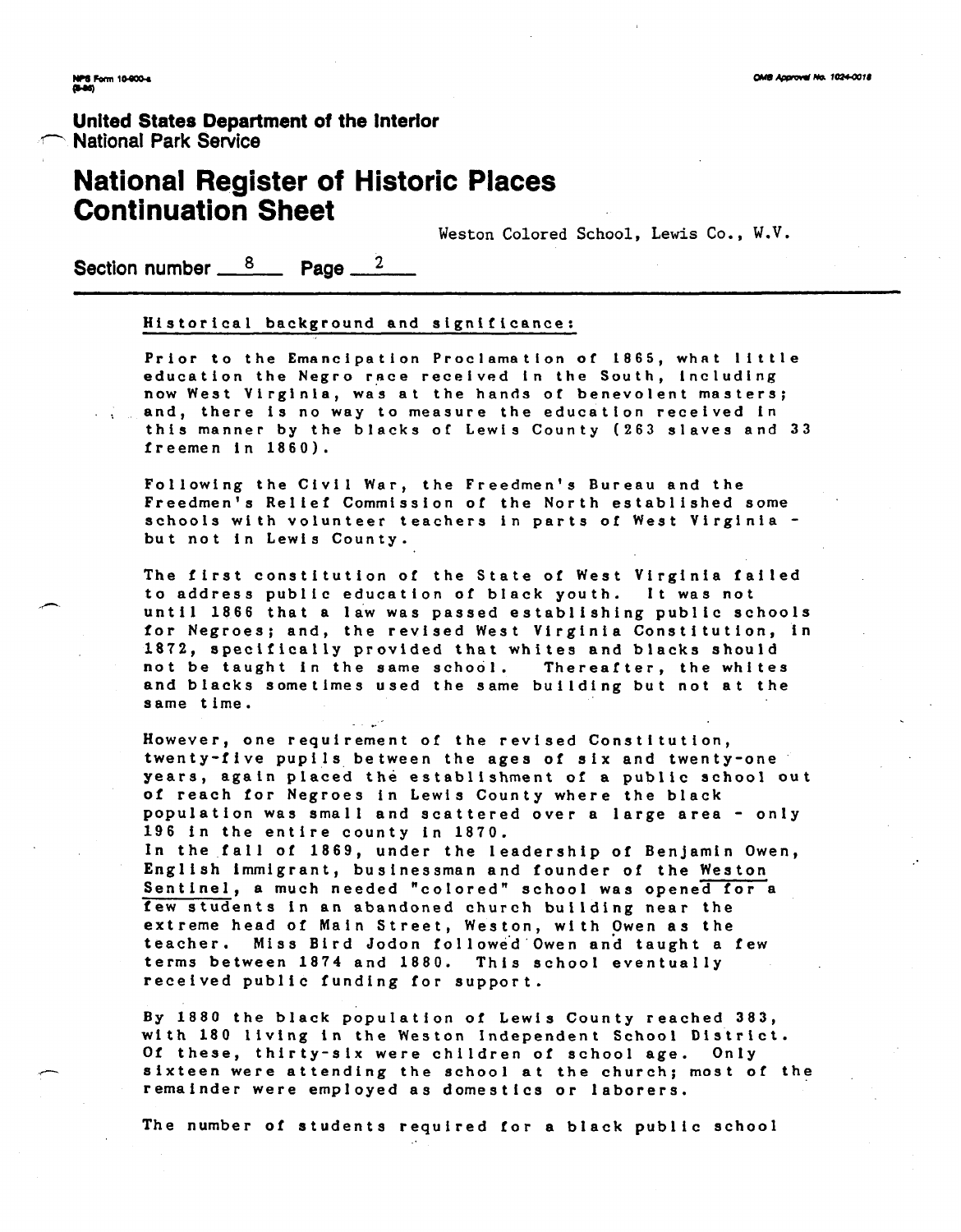# **Unlted States Department of the Interior** - **National Park Sewice**

## **National Register of Historic Places Continuation Sheet**

Weston Colored School, Lewis **Co., W.V.** 

**Section number**  $\frac{8}{2}$  **Page**  $\frac{3}{2}$ 

**was reduced to fifteen by the West Virginia State**  Legislature in 1881. The Weston Independent School District **quickly took action and began the constructlon of the "Weston Colored School" on Lot No. 22 on the west side of Center Street (now 345 Center Street) in Weston purchased**  from Frederic Brinkman "whilst so holding the same in trust" **for W. G. Bennett on 18 June 1881. G. W. Lawson, Superintendent of Lewis County Schools, reported in a letter to the Weston Democrat during the spring of 1883 that "the board of education erected a very neat brick school building**  for the colored children the past year."

**The "Weston Colored School" was the fourth school building erected with public funds specifically for black children in West Virginia.** 

**- The first teacher in the new building was thirty-year-old**  George T. Jones, an Ohio-born mulatto, who taught for **several terms before pursuing other careers. He entered the ministry and, in 1898, served as a guest editor of the Pioneer Press in Martinsburg during the time that the Paper's publisher, J. R. Clifford, represented the black** teacher, Carrie Williams, against the Tucker County Board of **Education. Ms. Williams was ordered to shorten the school year for black children to five months while white children**  continued to go for the full eight month term. She defied **the edict and continued to teach her students. At the end of the term, she sued the Board of Education for her salary**  -- **and eventually won in the state Supreme Court. The Board of Education was ordered to give her back pay** - **\$125.** 

**Jones was followed by three white women** - **Hattie Hood, Grace Rigsby and Anna Wells** - **each of whom served a term or two.**  In the late 1890's, William P./M. Crump, Frank L. Jefferson **and J. W. Robinson, black men, taught a term apiece before**  leaving for more lucrative positions elsewhere.

**The most dedicated educator at the school was Leroy 0. Wilson who came to the position in 1898 at the age of twenty-six. He devoted most of the rest of his life to the black children of Weston, but for a three-year period when**  - **he served as Law Librarian at the West Virginia State Law Library in Charleston. He died in February 1918 at the age of forty-seven from pneumonia and was interred in Machpelah Cemetery, Weston. He rests there in a grave near to several**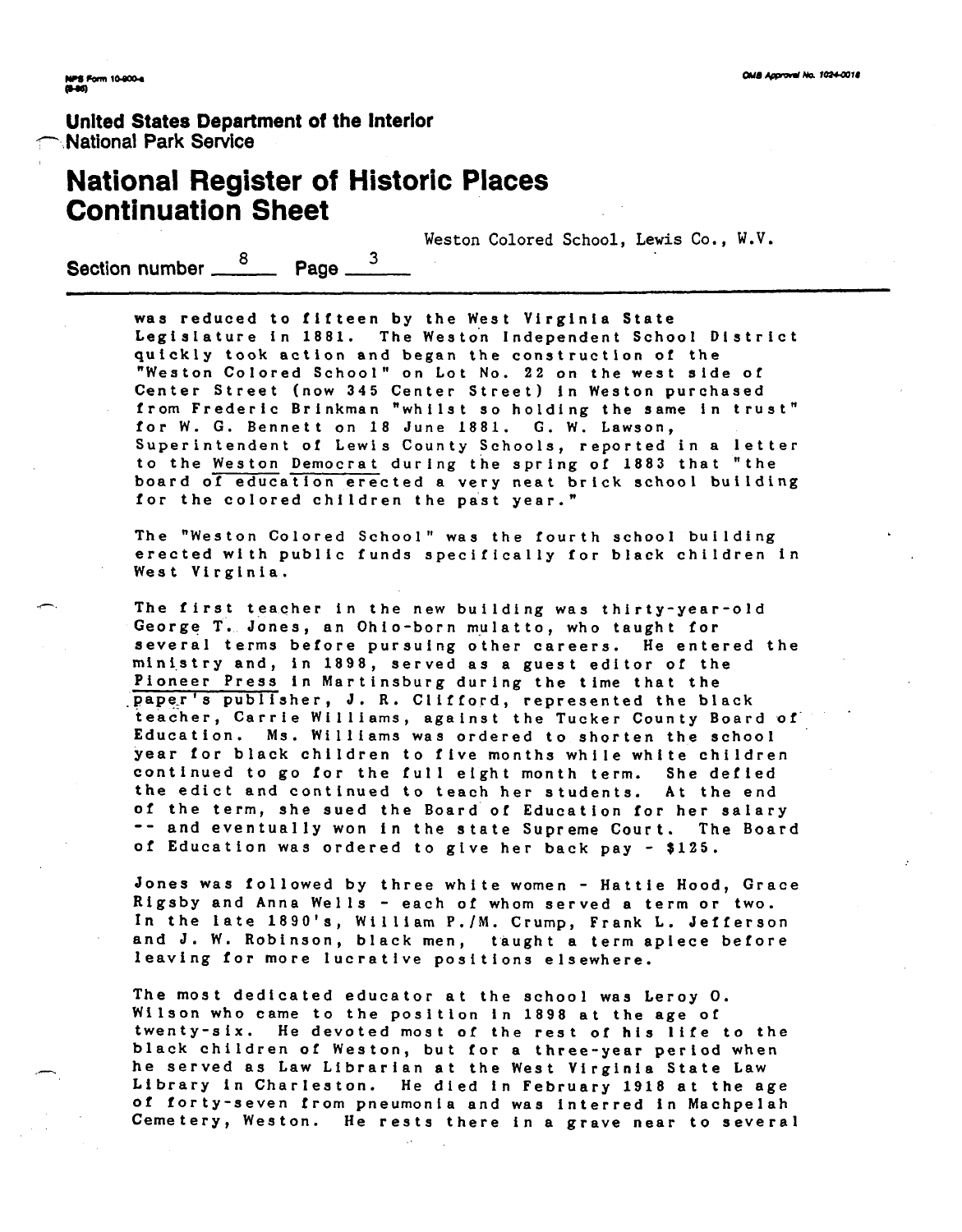**United States Department of the lnterlor National Park Service** 

## **National Register of Historic Places Continuation Sheet**

**Weston Colored School, Lewis Co., W.V.** 

Section number  $\frac{8}{2}$  Page  $\frac{4}{4}$ 

**of his former students; the esteem in which he was held is recorded on his tombstone:** 

> **"Sir L. 0. Wilson Aug. 25, 1871** - **Feb. 12, 1918 Grand Commander of the Knights of Phythias of West Virginia"**

**During his tenure, Wilson reorganized the school, improved**  its methods of instruction, and supplied it with a library. He started at a salary of \$40 per month (by 1904 he was paid **\$55 per month). Despite repea<ed offers of better paying positions in other localities, he continued to stand at the**  blackboard of the Weston Colored School.

**In 1913, the substantial offer of \$100 per month as State Librarian of the Law Library of the West Virginia Supreme**  Court of Appeals brought his removal to Charleston. His **appointment by Governor Hatfield was a recognition of his abilities and political prominence and was significant for one of his race. According to Marjorie Price, West Virginia Supreme Court Law Librarian in 1992, "At that time and**  continuing through the 1950's and into the 1960's, the **position of State Law Librarian was one of the highest positions in West Virginia state government that a black male could hope to attain."** 

**His tenure complete, he returned to Weston where he resumed his position at the school.** 

**When he was not working with the black children of the**  community, he gave his time to the Knights of Pythias, a **prestigious secret black fraternal order. Organized with Subordinate Lodges at the local level, Grand Lodges at the state level, and a Supreme Lodge at the top, the Knights of Pythias, together with other organizations of the same kind, gave blacks the opportunity to share in business, social,**  and civic activities as a body and to participate in lodge benefit programs which assured some financial aid for their<br>
families at the time of their deaths. "Sir Wilson" was **recognized by his brethren for his astute leadership**  abilities. After serving as Grand Lecturer for the order for a number of years, in 1910 he was selected Grand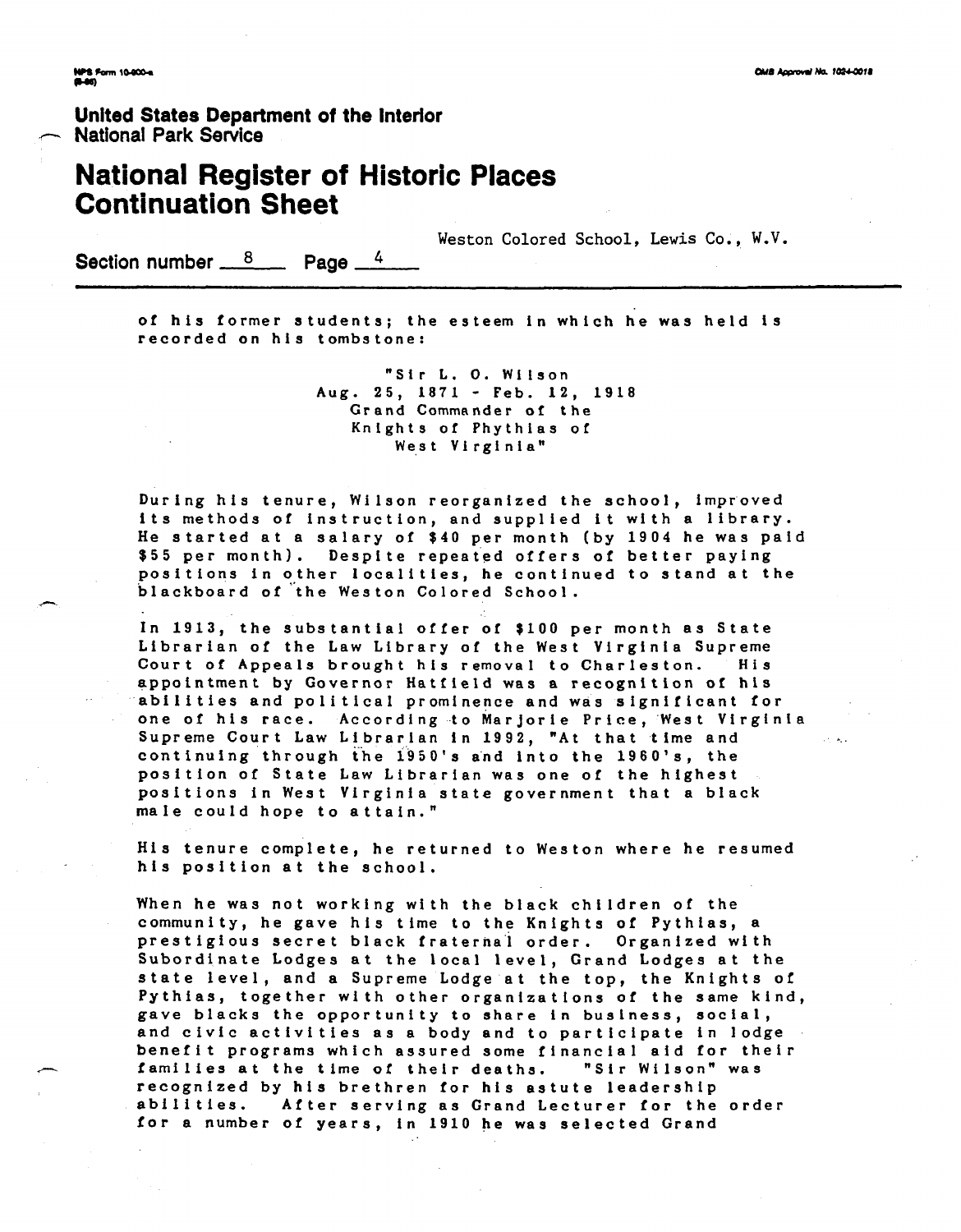#### **Unlted States Department of the lnterlor National Park Service**

## **National Register of Historic Places Continuation Sheet**

**Weston Colored School, Lewis County, W.V.** 

Section number  $\frac{8}{2}$  Page  $\frac{5}{2}$ 

**Chancellor (commander) of the order for the state of West Virginia, a position at the tlme of his death. His obituary in the Charleston Gazette sald ,that "the order** . . **wl tnessed a wonderful progress under his administration" and that "he** .: **was personally acquainted with more colored people than any other man in the state" at the time. L. 0. Wilson's tenure as State Librarian and as Grand Chancellor followed in the footsteps of his brethren, Samuel W. Starks, who died in 1908 and whose significant achievements on behalf of his race were recognized in 1981 an;d 1984 by the National Register.** 

In ensuing years, various teachers, most of them black, **taught in the school where there were usually 20-25 students enrolled in eight grades.** 

While Benjamin F. Clark was the teacher, there were twenty**three students. During his teaching terms, patriotism was stressed at all schools in West Virginia by a law requiring flag poles at ail public schools. The colored school was no exception** - **a flag pole, the remnants of which can still be seen, was installed to the right of the front door.** 

**Many of the teachers are recalled by former .students as disciplinarians; one, Hobart Mi.ck, served as his own truant officer, checking to be sure students were ill when not In school.** 

**This discipline, together with a well-rounded curriculum,**  prepared the students to go on to segregated high schools in **Clarksburg (Kelly-Miller) and Buckhannon (Victoria). Some**  arose in the early morning hours and commuted to these distant towns, thirty miles and twenty miles respectively, **on a daily basis by public transportation; others boarded,**  by the week, with black families near the high schools. **Some graduated; some did not. Some, like Charles Johnson who was the first black to integrate West Virginia Wesleyan College at Buckhannon, went on to college; others, llke Charles Perkins,, entered the military and fought in our**  nation's wars. Some became business people, some ministers,<br>and one or two achieved high positions in federal<br>government. Most were ordinary, everyday, workaday citizens<br>who toiled in factories, raised families, attended c **who toiled in factories, raised families, attended church, and became the stuff of which America is made.** 

**Perry Arters, the last teacher in the segregated school, had**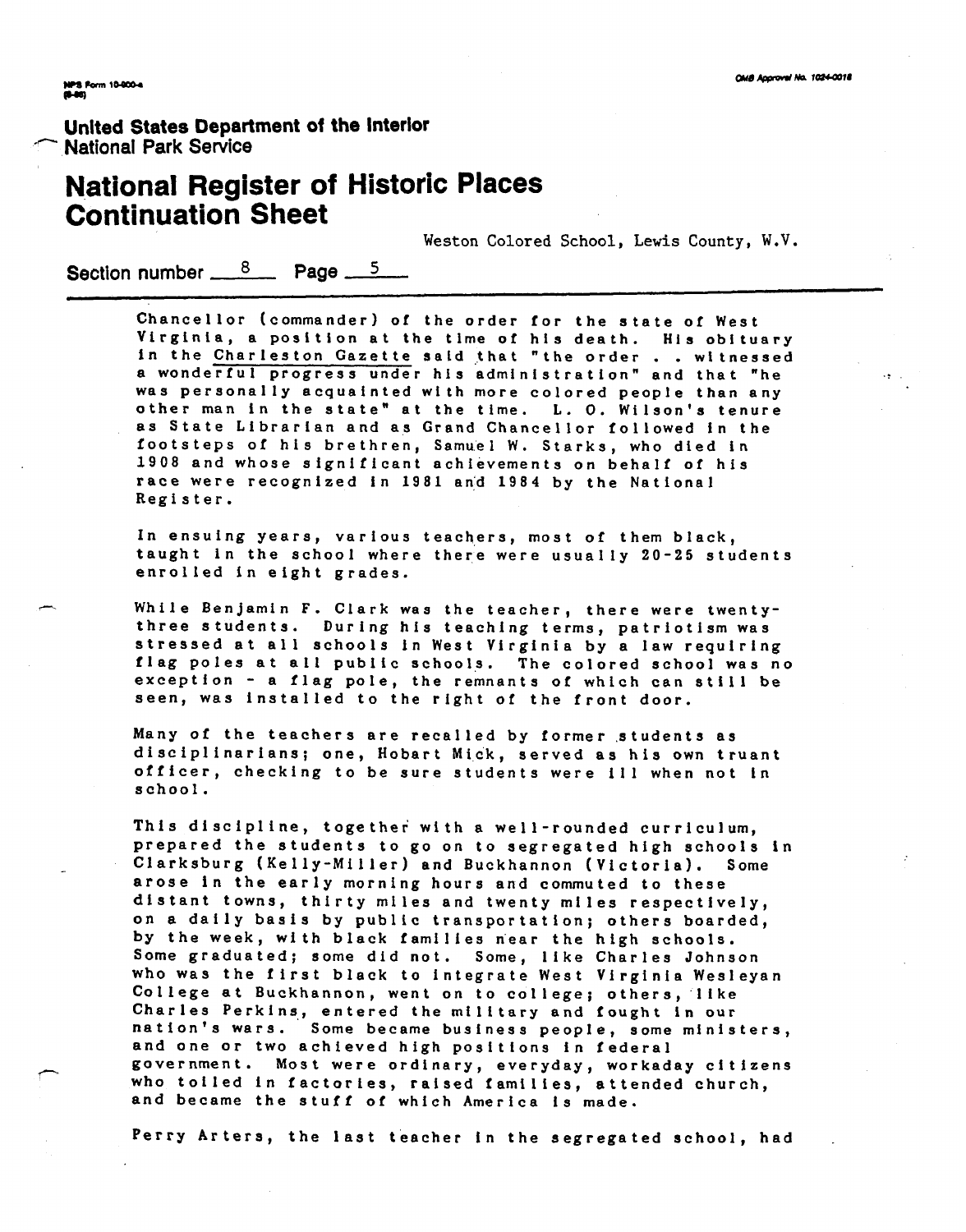**United States Department of the lnterlor**  7, **National Park Service** 

### **National Register of Historic Places Continuation Sheet**

**Weston Colored School, Lewis County, W.V.** 

**Section number 8 Page 6** 

**only two students, Frieda Perkins and Mary Queen, in the school's final year; yet, he malntalned a full schedule of**  classes with recesses on the school playground that had been **installed in the 1940's to the rear of the building and a hot lunch prepared in the school cafeteria, a separate facility on the rear of the school lot, by Mary Perkins, the school cook. The hot lunch program had been started in the 40's in a curtained-off portion of the schoolroom with Sally Perkins as the cook.** 

Mr. Arters came to Lewis County in from Harpers Ferry, West **Virginia, first to teach in a small black school that was**  kept for a few years on Butcher's Fork in Freeman's Creek **District, then at the Weston school. Upon leaving the Weston Colored School in 1954, he became one of the first black instructors at Alderson-Broaddus College in Philippi.**  He retired to his hometown and died there.

**The Weston Colored School, except for the color of its students, was not unlike most of the 103 one-room schools in Lewis County at the turn of the century and was well representative of the thousands of others throughout the state. Eight grades were taught to children ranging in age from six to fifteen or sixteen. Sometimes there were as many as thirty-seven students crammed i,n the 600 square foot interior.** 

**Reading, writing, arithmetic, spelling, history, and**  geography were taught to students by teachers who were often not much older nor much better educated than the older **students whom they were teaching. A license to teach was easily obtained by having an expressed desire to teach and by taking a nominal examination.** 

**Students frequently learned by rote and example** - **the younger students hearing the o'lder ones recite. It was not uncommon for students to "skip a grade" by passing an**  examination on materials learned in this manner. Spelling **bees, field trips into the surrounding countryside, programs for parents, and graduation day ceremonies for eighth grade students were part of the curriculum.** 

**In addition to instructing the children, the early teachers were charged with keeping the coal or wood stove fired and fueling the kerosene lights. Drinking water, until the**  installation of that utility in early 1900's, was drawn from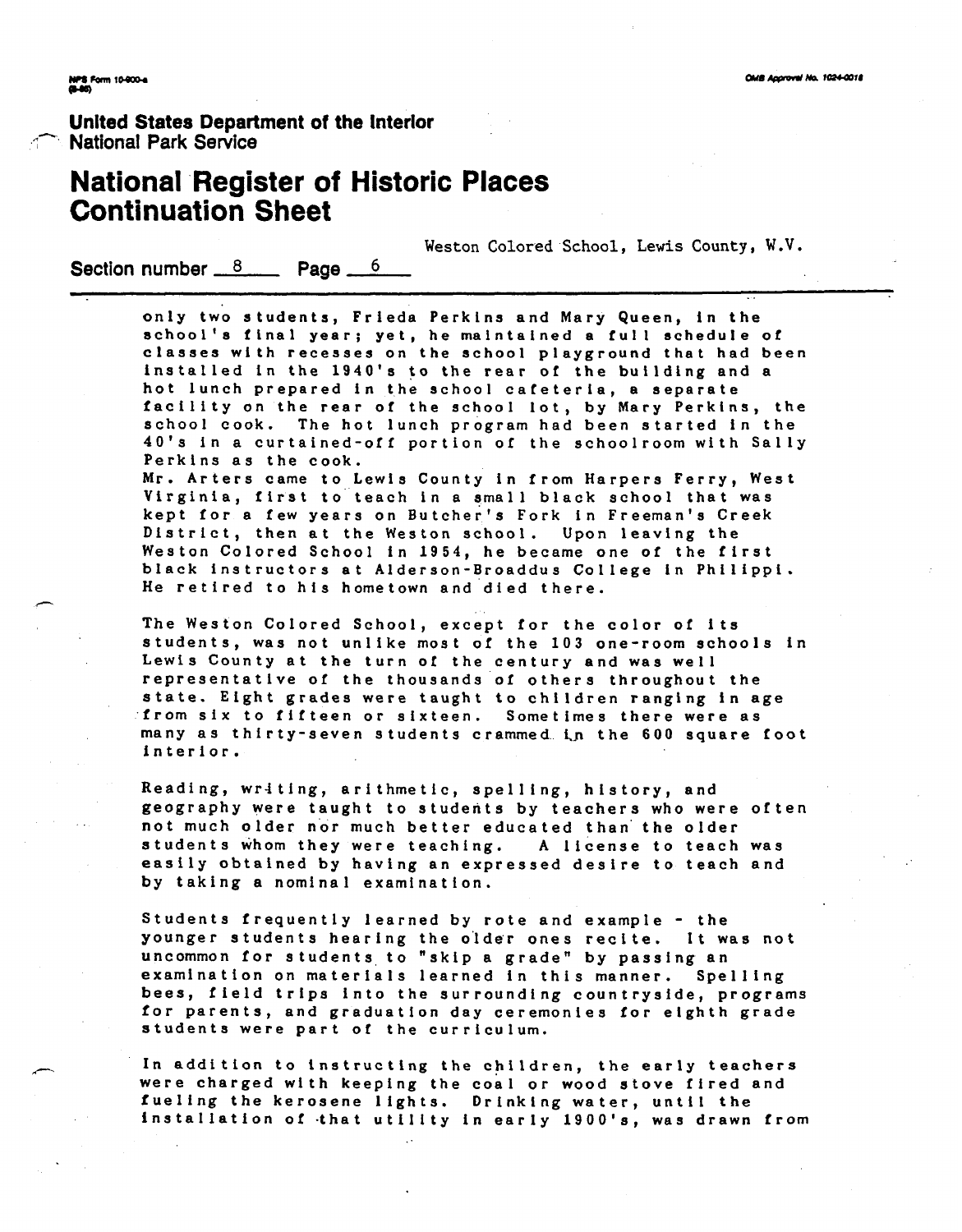**Unlted States Department of the lnterlor**  .-- **National Park Senrice** 

#### **National Register of Historic Places Continuation Sheet**

Weston Colored School, Lewis County, W.V.

Section number  $\frac{8}{2}$  Page <sup>7</sup>

a hand-dug well on the north side of the building. Housekeeping chores were accomplished either by the teacher **or some nearby resident who was paid \$3-\$5 per month for the work.** 

Because of the immobility of society in the days of the one**room school, particularly In Appalachian West Virginia, students frequently attended the same schools-as their parents and were often taught by the young adults of area**  families. Such was the case with the Weston Colored School. **The children and grandchildren of the school's first students were among the students who were present during the school's last days as a segregated institution.** 

**In the 1920's bussing was introduced on the Lewis County school scene. Consolidated schools of three, four and more**  rooms were built, and the one-room schools began to close. **Many of the former one-room schools were converted to use as barns and utility sheds, while others were converted to**  residences. Still others were demolished. The Weston **Colored School, after a short time, became another integral part of the Lewis County educational system, a classroom for vocational agriculture students. Because of racial problems which developed national ly as black struggled for their**  human rights of the desegregation and the new uses of the building, a board was placed over the name on the front of **the building; and, but for the memory of several older town residents and the town's few blacks, the "Weston Colored**  School" disappeared from the scene.

**When the new Lewis County High School was constructed in 1972, room was provided for the vo-ag classes on campus; and, the old school became, once again, a storage building. But not for long. A local group of parents of mentally retarded children organized a school for these special c h i l d r e n a n d held classes in the historic one-room school with support of equipment and some supplies from the Lewis County Board of Education. As a signature of their pioneering ways in educating these children, they named the building "Frontier School." Eventually these classes were assumed by the Board of Education and the building became a workshop for them.** 

In 1991, a new building was erected on the Lewis County **High School campus for the mentally retarded students.** This **time, however, the old building was not placed in retirement; instead, the Lewis County Board of Education**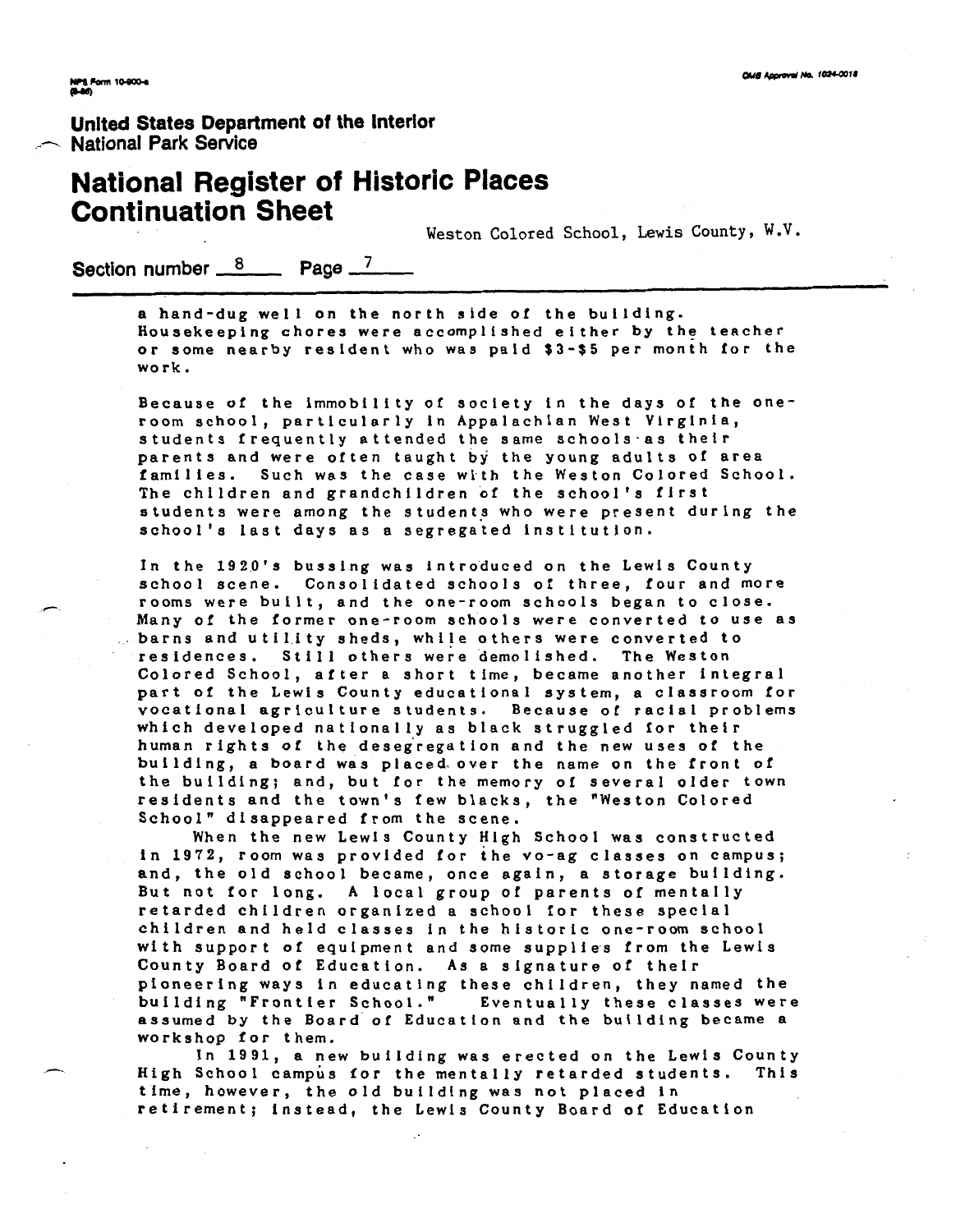## **United States Department of the lnterlor**  .- **National Park Service**

## **National Register of Historic Places Continuation Sheet**

Weston Colored School, Lewis Co., W.V.

Section number  $\frac{8}{2}$  Page  $\frac{8}{2}$ 

 $\epsilon$   $\sim$ 

leased the building to the Hacker's Creek Pioneer **Descendants.** 

**On August 8, 1992, with the board covering its hlstoric name removed, the "Weston Colored School" was dedicated as**  the Central West Virginia Genealogical and Historical **Library and Museum.**   $\mathcal{L}_{\rm{in}}$  ,  $\mathcal{L}_{\rm{in}}$ 

**One other former one-room school remains dedicated to public uses in present-day Lewis County; located on**  Buckhannon Run in Hacker's Creek District, the building has **not been used for a number of years and will soon revert to the property's former owners. The Weston Colored School is the only former one-room school within Lewis County, perhaps in the state, which is still used on a daily basis for educational purposes.**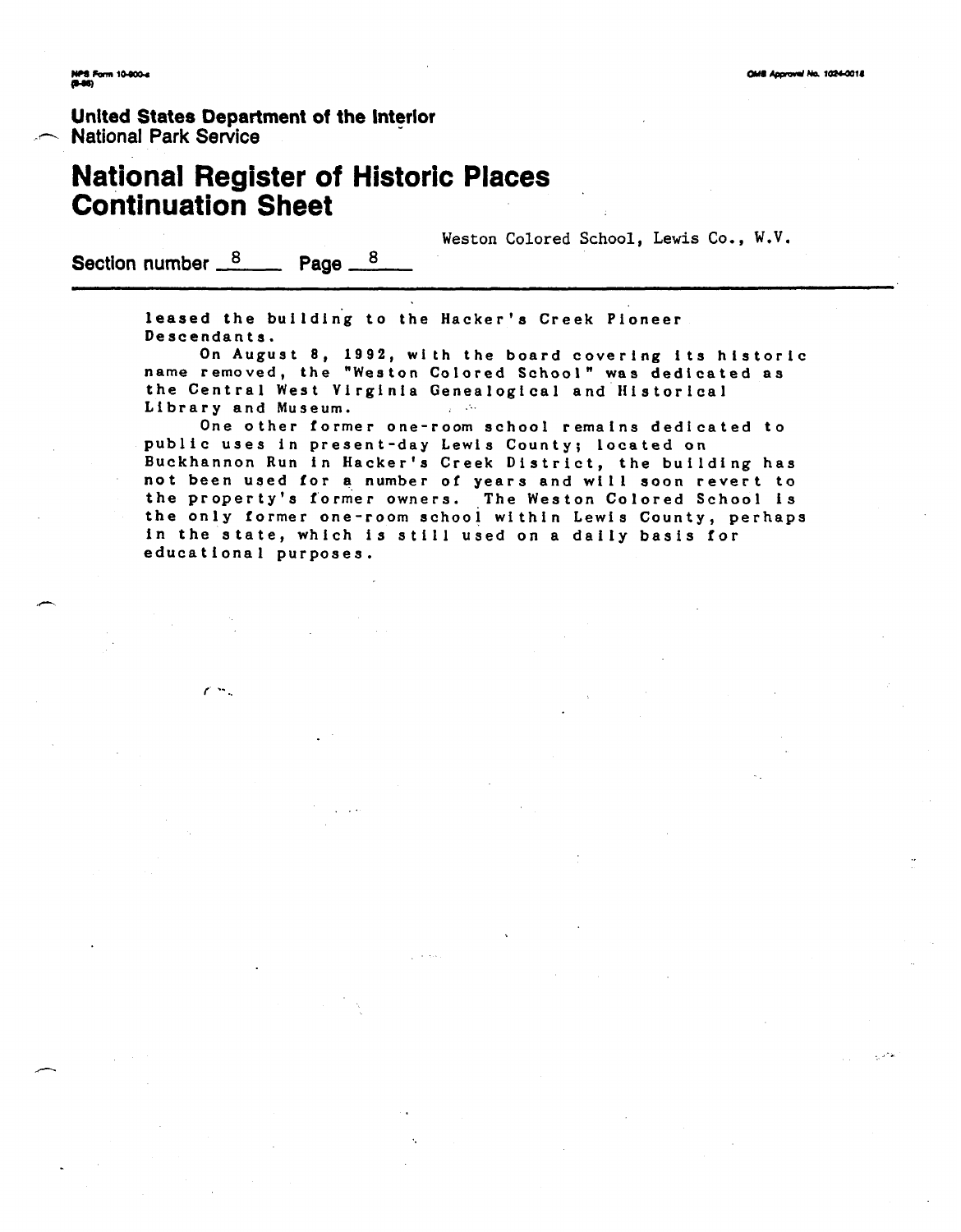#### 9. Major Bibliographical References

det.

 $\frac{1}{\sqrt{2}}$   $\frac{1}{\sqrt{2}}$ 

| Previous documentation on file (NPS): N/A<br>preliminary determination of individual listing (36 CFR 67)<br>has been requested<br>previously listed in the National Register<br>previously determined eligible by the National Register<br>Jdesignated a National Historic Landmark<br>recorded by Historic American Buildings<br>Survey $#_$<br>recorded by Historic American Engineering<br>Record #<br>10. Geographical Data<br>Acreage of property __ Less_than_one_acre_<br><b>UTM References</b><br>A LIE LELALGLERIO LABRILIILO<br><b>Northing</b><br>Zone<br>Easting | $\boxed{\mathbf{x}}$ See continuation sheet<br>Primary location of additional data:<br>State historic preservation office<br>Other State agency<br>Federal agency<br>Local government<br>University<br>$\sqrt{X}$ Other<br>Specify repository:<br>Hacker's Creek Pioneer Descendants<br>Weston, W.V.<br>в<br><b>Northing</b><br>Easting<br>Zone |  |  |  |  |
|------------------------------------------------------------------------------------------------------------------------------------------------------------------------------------------------------------------------------------------------------------------------------------------------------------------------------------------------------------------------------------------------------------------------------------------------------------------------------------------------------------------------------------------------------------------------------|-------------------------------------------------------------------------------------------------------------------------------------------------------------------------------------------------------------------------------------------------------------------------------------------------------------------------------------------------|--|--|--|--|
| CI i                                                                                                                                                                                                                                                                                                                                                                                                                                                                                                                                                                         | D                                                                                                                                                                                                                                                                                                                                               |  |  |  |  |
|                                                                                                                                                                                                                                                                                                                                                                                                                                                                                                                                                                              | See continuation sheet                                                                                                                                                                                                                                                                                                                          |  |  |  |  |
|                                                                                                                                                                                                                                                                                                                                                                                                                                                                                                                                                                              |                                                                                                                                                                                                                                                                                                                                                 |  |  |  |  |
| <b>Verbal Boundary Description</b><br>Parcel number 228 on tax map LE-2-96 //                                                                                                                                                                                                                                                                                                                                                                                                                                                                                                |                                                                                                                                                                                                                                                                                                                                                 |  |  |  |  |
| Assessor's Office.                                                                                                                                                                                                                                                                                                                                                                                                                                                                                                                                                           | on file in the Lewis County                                                                                                                                                                                                                                                                                                                     |  |  |  |  |
|                                                                                                                                                                                                                                                                                                                                                                                                                                                                                                                                                                              | See continuation sheet                                                                                                                                                                                                                                                                                                                          |  |  |  |  |
|                                                                                                                                                                                                                                                                                                                                                                                                                                                                                                                                                                              |                                                                                                                                                                                                                                                                                                                                                 |  |  |  |  |
| <b>Boundary Justification</b><br>The boundaries selected for the school reflect the property<br>boundaries historically associated with the building.                                                                                                                                                                                                                                                                                                                                                                                                                        |                                                                                                                                                                                                                                                                                                                                                 |  |  |  |  |
|                                                                                                                                                                                                                                                                                                                                                                                                                                                                                                                                                                              |                                                                                                                                                                                                                                                                                                                                                 |  |  |  |  |
|                                                                                                                                                                                                                                                                                                                                                                                                                                                                                                                                                                              | See continuation sheet                                                                                                                                                                                                                                                                                                                          |  |  |  |  |
| 11. Form Prepared By                                                                                                                                                                                                                                                                                                                                                                                                                                                                                                                                                         |                                                                                                                                                                                                                                                                                                                                                 |  |  |  |  |
| name/title Joy Gregoire Gilchrist, Editor                                                                                                                                                                                                                                                                                                                                                                                                                                                                                                                                    |                                                                                                                                                                                                                                                                                                                                                 |  |  |  |  |
| organization Hacker's Creek Pioneer Descendants                                                                                                                                                                                                                                                                                                                                                                                                                                                                                                                              | 1992<br>date December 14.                                                                                                                                                                                                                                                                                                                       |  |  |  |  |
| street & number $_HC - 64$ Rox 38<br>city or town ____ Alum Bridge                                                                                                                                                                                                                                                                                                                                                                                                                                                                                                           | telephone (304) 269-9789<br>zip code $26321$<br>W V<br>state $\_\_$                                                                                                                                                                                                                                                                             |  |  |  |  |

 $\mathcal{L}$  $\ddot{\phantom{0}}$ 

 $\frac{1}{2}$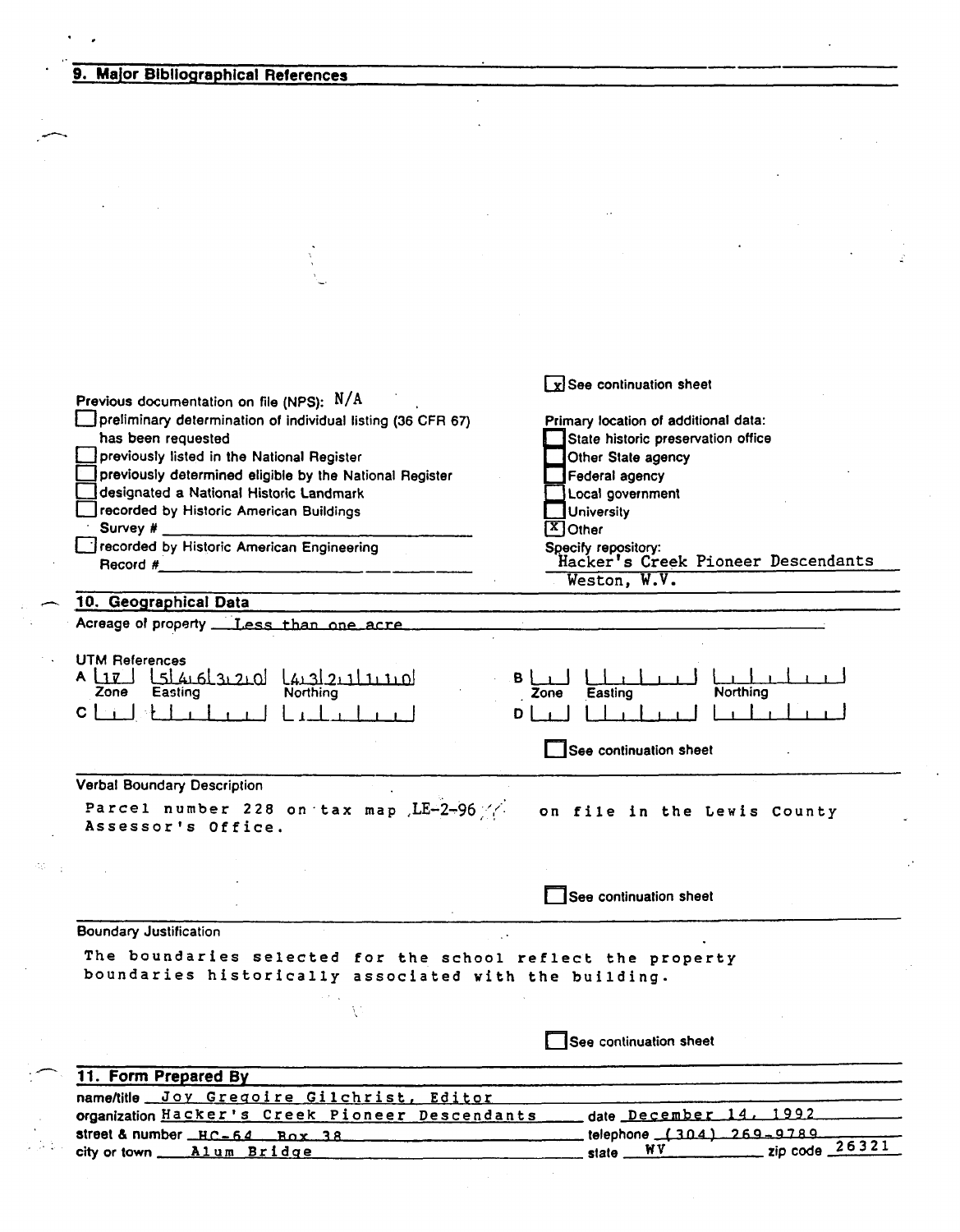#### **United States Department of the Interior National Park Service**

#### **National Register of Historic Places Continuation Sheet**

**Weston Colored School, Lewis County, W.V.** 

**Section number**  $\frac{9}{2}$  **Page**  $\frac{1}{2}$ 

#### **BIBLIOGRAPHY**

- **Adler, Bill. Phone interview with local historian. February 4, 1992; May 12, 1992; June 16, 1992; August 8, 1992; August 20, 1992; August 25, 1992. Personal interview: February 28, 1992**
- **Adler, Bill. "Yesteryears," Weston (West Virginia) Democrat, as reprinted in Yesteryears, 2 vols. Jane Lew, WV: Hacker's Creek Pioneer Descendants, 1989. Vol. 1, p. 51; Vol. 2, p. 141.**
- **Bickley, Ancella, Ph.D. Unpublished speech at the dedication of the Weston Colored School as the Central**  - **West Virginia Genealogical and Historical Library and Museum. Weston, August 8, 1992.**
- **BIumenson, John J.-G. Identifying American Architecture: A Pictorial Guide to Styles and Terms, 1600-1945.**  Nashville, TN, 1983: American Association for State **and Local History.**

**Charleston (West Virginia) Gazette, February 13, 1918** 

- **Chester, James. Former student. Phone interview: February 4, 1992.**
- **Cook, Roy Bird. "Weston Colored School," an unpublished manuscript. Roy Bird Collection, West Virginia Collection, West Virginia University.**
- **First Annual'Report Audit of the Finances of the State of West Virginia: 1914-1915. Charleston, 1915: Department of State Tax Commissioner for Inspecation and Supervision of Public Offices. p. 71,**
- **King, Denton. Former teacher. Personal interview: April 20, 1992.**
- **Johnson, Charles W. Former student. Phone interview: February 4, 1992; August 20, 1992. Personal interview August 8, 1992.**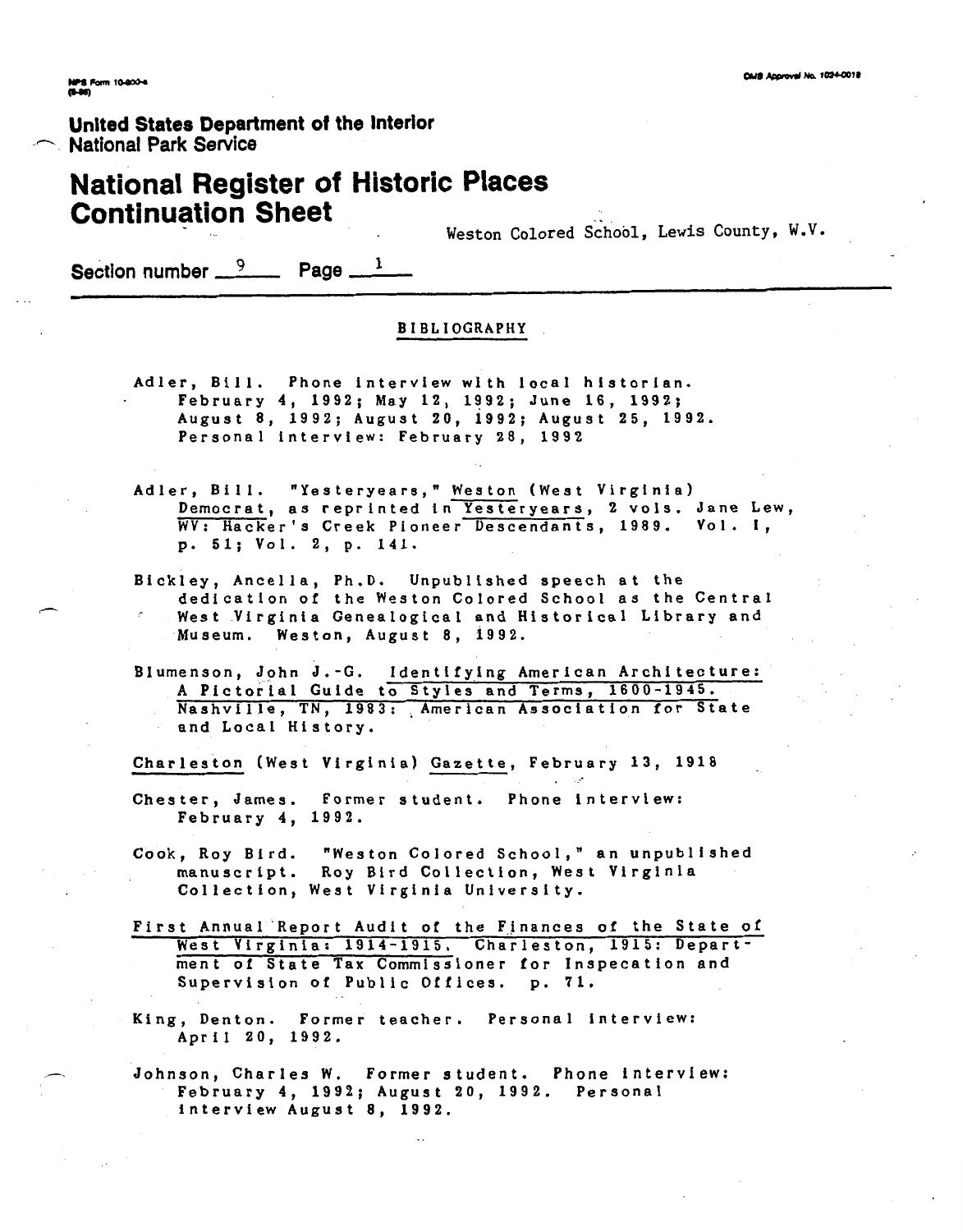**Unlted States Department of the Interlor**  United States Departr<br> **Mational Park Service**<br>
Mational Park Service

## **National Register of Historic Places Continuation Sheet**

**Weston Colored School, Lewis Co., W.V.** 

**Section number**  $\frac{9}{2}$  **Page**  $\frac{2}{2}$ 

**Johnson, Paul M. "Integration in West Virginia Since 1954." Unpublished thesis, Department of Political Science, West Virginia University, 1987.** 

**Lewis County Board of Education Minutes. Unpublished minutes. Weston, WV.** 

**Marsh, William A. 1880 Census of West Virginia: Lewis Upshur, Taylor, Barbour. Parsons, WVr McClain** 

**Printing Co., 1979. pp. 5-229.'** 

- **Perkins, Charles. Former student. Personal interview: August 26, 1992.**
- Perkins, Mary. Former cook at Weston Colored School. Phone<br>**F** interview: February 4, 1992; June 17, 1992; August 26, **1992. Personal interview: July 18, 1992; July 21, 1992; August 5, 1992; August 26, 1992.**
- **Second Annual Report Audit of the Finances of the State of** ' **West Virginia: 1915-1916. Charleston, 1916: Department of State Tax Commission for Inspection and**  Supervision of Public Offices. p. 79.
- Third Annual Report Audit of the Finances of the State of West Virginia: 1916-1917. Charleston, 1917: Depart**rnent of State Tax Commission for Inspection and Supervision of Public offices.**
- **Weston Development Association. "Weston Downtown Commerical District Survey and Invento'ry," National Register of Historic Places Inventory** - **Nomination form. November 1984.**
- **Weston Independent School District Board of Education Minutes. Unpublished minutes. Weston, WV.**
- **Weston, Lewis County,' West Virginia: Sanborn-Perris Map, June 1898. New York, 1898:. Sanborn Perris Map Co.**
- Weston, Lewis County, West Virginia: Sanborn Map, May 1907. **New York, 1907: Sanborn Map Co.**

Weston, Lewis County, West Virginia: Sanborn Map, July **1912. New York, 1912:. Sanborn Map Co.**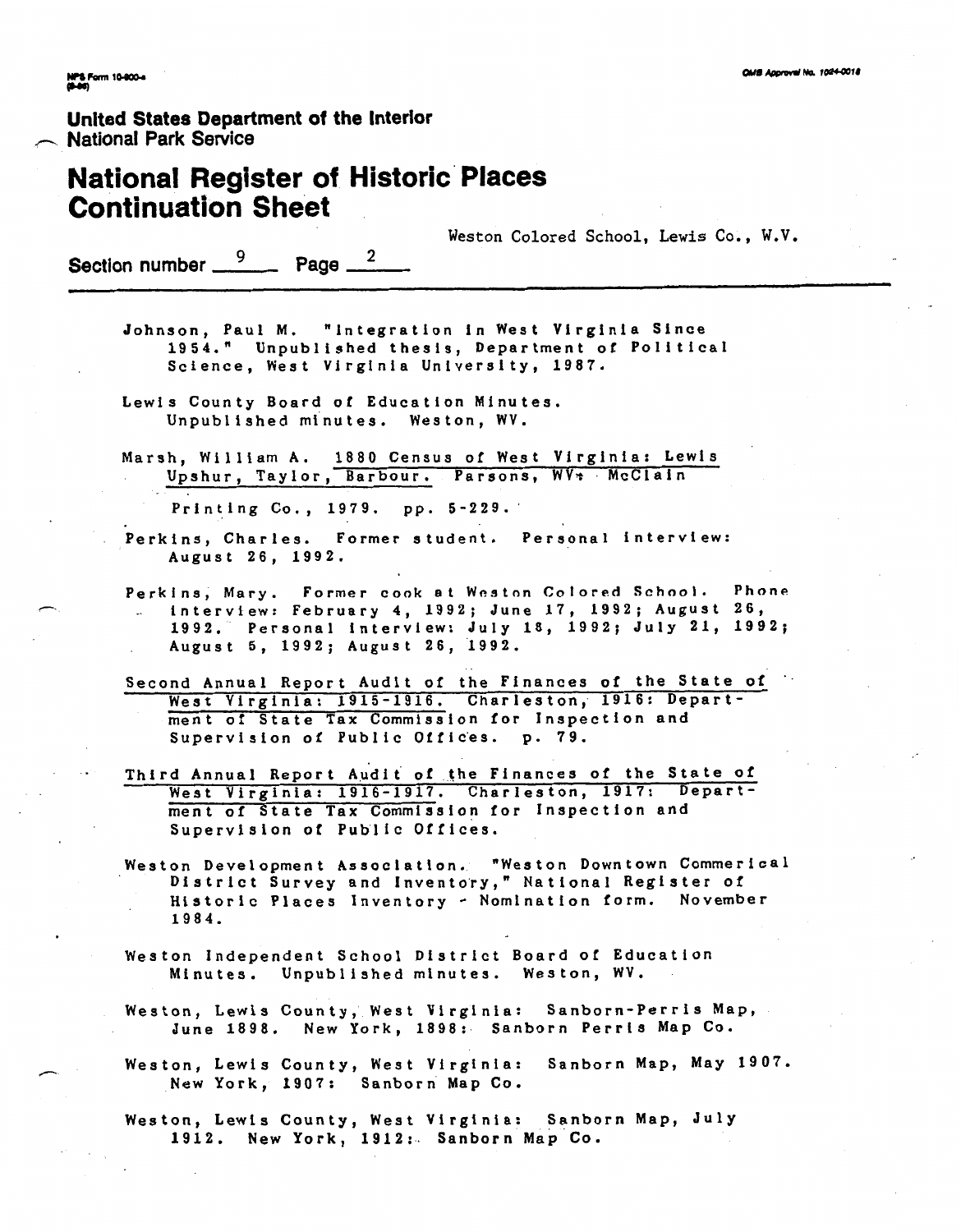þ,

**Unlted States Department of the Interior s- National Park Service** 

## **National Register of Historlc Places Continuation Sheet**

**Weston Colored School, Lewis Co.** , **<sup>W</sup>.V.** 

**Section number 9 Page 3** 

 $\overline{a}$ 

**Weston, Lewis County, West Virginia: Sanborn Map, May 1921. New York, 1921: Sanborn Map Co.** 

**Weston, Lewis County, West Virginia: Sanborn Map, September 1929. New York, 1929: Sanborn Map Co.** 

**Woodson, Carter G., Ph.D. Early Negro Education in West**  *V*irginia, Series 6 No. 3, December 1921. Institute, WV: The West Virginia Collegiate Institute. pp. 7-36.